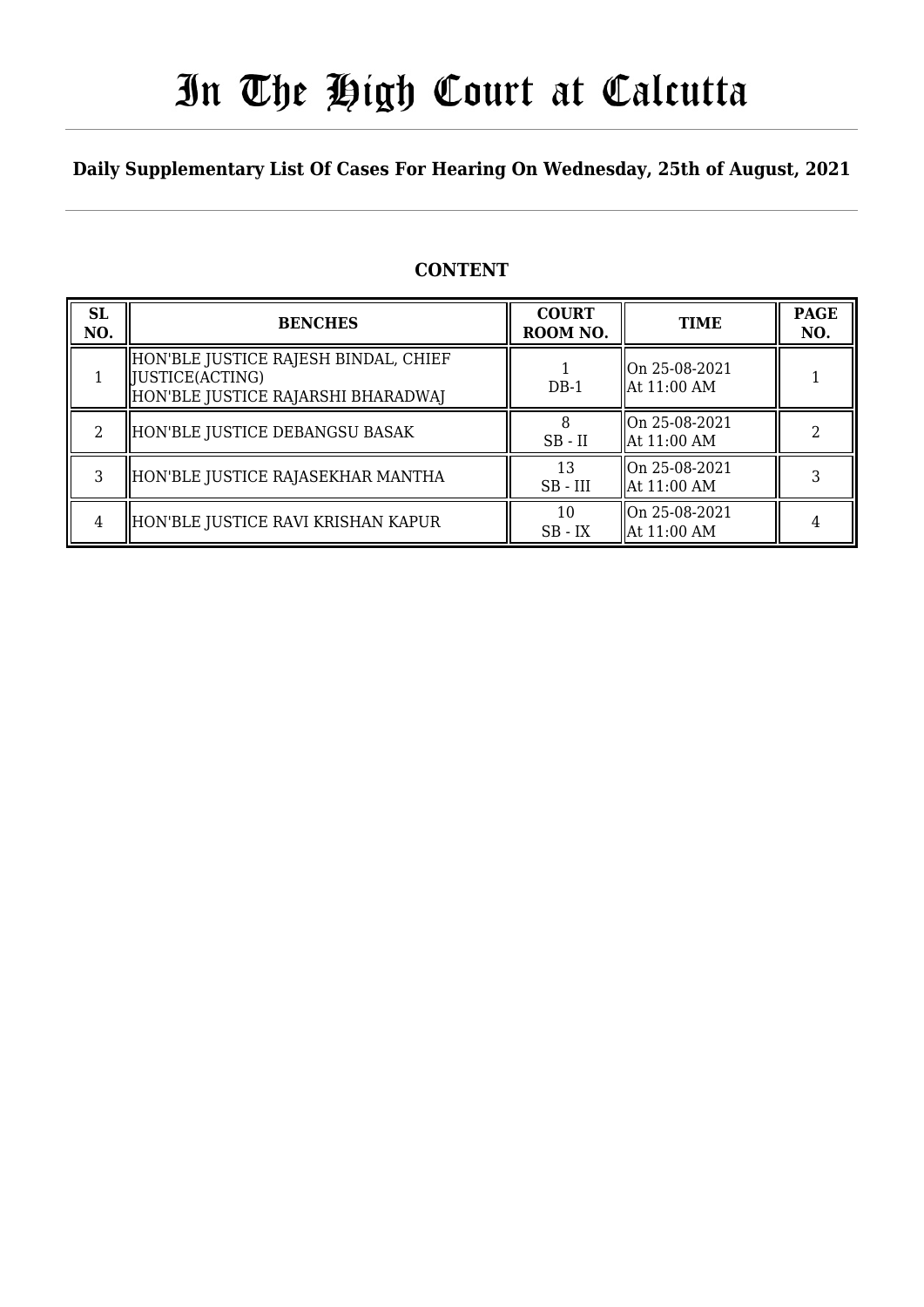

# Calcutta High Court **In The Circuit Bench at Port Blair**

## **Appellate Side**

**DAILY CAUSELIST For Wednesday The 25th August 2021**

**COURT NO. 1**

**DIVISION BENCH (DB-1)**

**AT 11:00 AM**

**HON'BLE JUSTICE RAJESH BINDAL, CHIEF JUSTICE(ACTING) HON'BLE JUSTICE RAJARSHI BHARADWAJ (VIA VIDEO CONFERENCE)**

**FROM PRINCIPAL BENCH**

### **ADMISSION OF CRIMINAL APPEAL**

1 CRA/8/2021 SURESH TIRKEY VS THE STATE

G.BINNU KUMAR

IA NO: CRAN/1/2021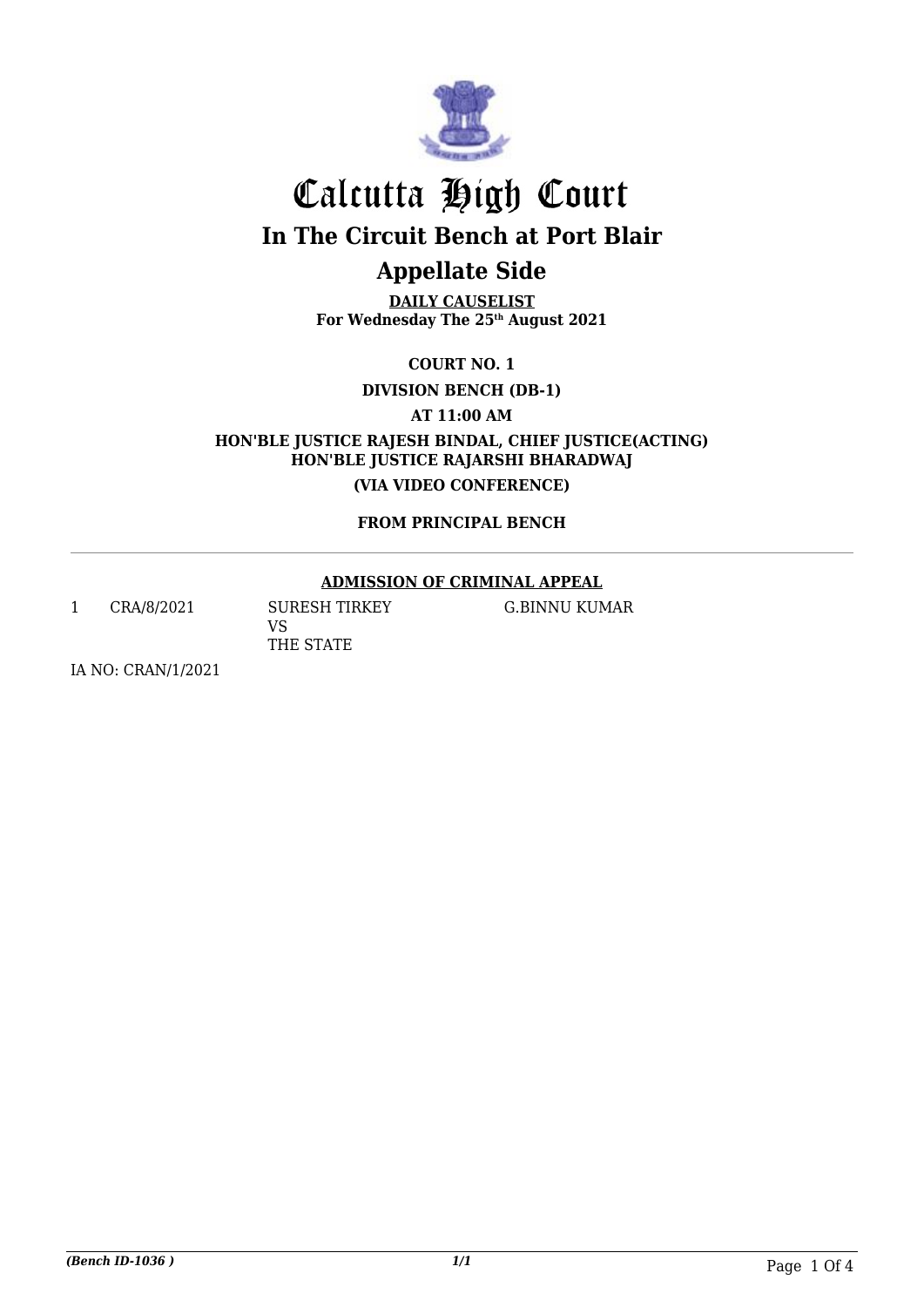

# Calcutta High Court **In The Circuit Bench at Port Blair Appellate Side**

**DAILY CAUSELIST For Wednesday The 25th August 2021**

**COURT NO. 8 SINGLE BENCH (SB - II) AT 11:00 AM HON'BLE JUSTICE DEBANGSU BASAK (VIA VIDEO CONFERENCE)**

**FROM PRINCIPAL BENCH**

#### **MOTION**

1 WPA/193/2021 M/S. HINDUSTAN TRADERS VS THE ASSISTANT PROVIDENT FUND COMMISSIONER G.BINNU KUMAR

IA NO: CAN/1/2021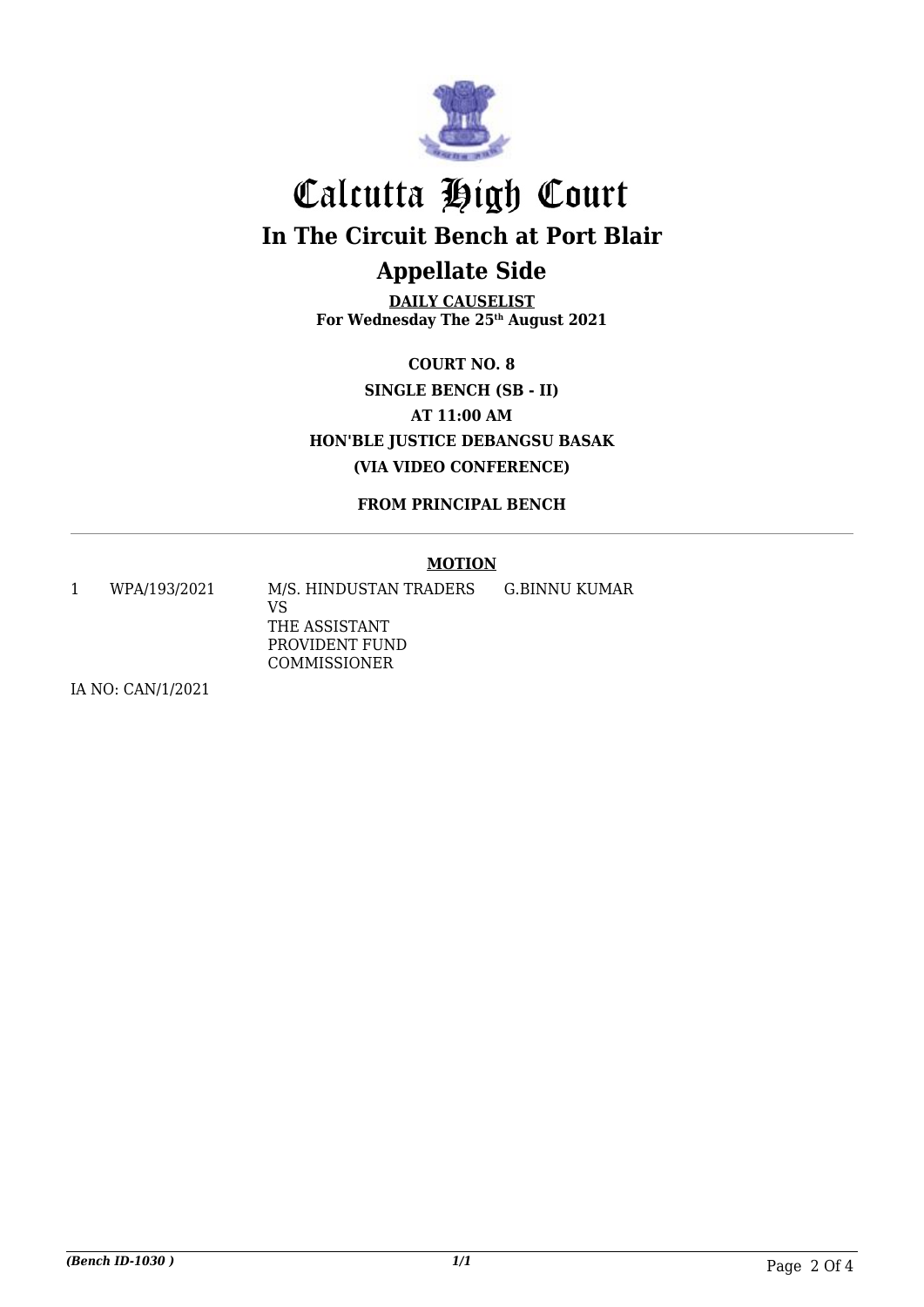

# Calcutta High Court **In The Circuit Bench at Port Blair Appellate Side**

**DAILY CAUSELIST For Wednesday The 25th August 2021**

**COURT NO. 13 SINGLE BENCH (SB - III) AT 11:00 AM HON'BLE JUSTICE RAJASEKHAR MANTHA**

### **(VIA VIDEO CONFERENCE)**

### **FROM PRINCIPAL BENCH**

|              | <b>MOTION</b>                                                                     |                      |  |
|--------------|-----------------------------------------------------------------------------------|----------------------|--|
| WPA/202/2021 | RAJASEKHARAN AND<br><b>ANOTHER</b><br>VS<br>THE LT. GOVERNOR AND<br><b>OTHERS</b> | ANJILI NAG           |  |
| WPA/207/2021 | KUMAR CHITRA AND ORS.<br>VS<br>THE LIEUTENANT<br>GOVERNOR AND ORS.                | <b>HEMANT TIWARI</b> |  |